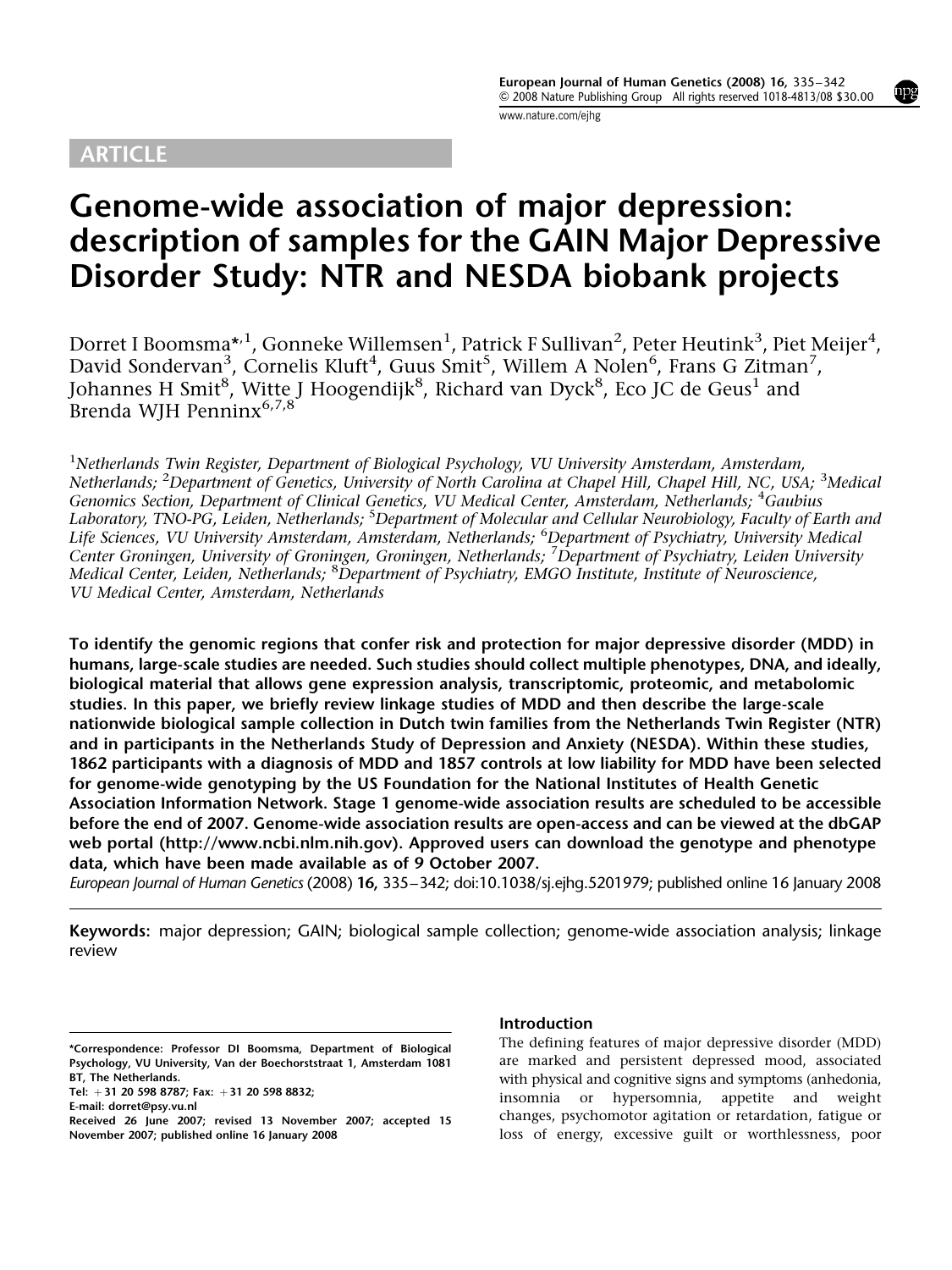concentration or indecisiveness, and recurrent thoughts of death or suicide). MDD is distinct from 'normal' sadness by its persistence (ie,  $\geq$ 2 weeks), the presence of accompanying signs and symptoms, and its associated impairment. The definition of MDD excludes other disorders that can have substantial depressive symptoms. These include bipolar disorder, schizophrenia, schizoaffective disorder, and depressive symptoms resulting from another disorder (eg, medical condition like hypothyroidism).<sup>[1](#page-6-0)</sup>

Combining available estimates, the lifetime prevalence of MDD is  $\sim$  15% and is twofold higher in women than in men[.2](#page-6-0) The course of MDD is typified by recurrence of illness. In a meta-analysis, 76% had  $\geq$ 1 recurrence over a 10-year follow-up.<sup>[3](#page-6-0)</sup> MDD is associated with large morbidity (greater than chronic medical conditions such as diabetes and arthritis), $4-6$  excess mortality from suicide and other causes,<sup>7-10</sup> and substantial direct and indirect costs ( $>$ \$43 billion/year in the US). $^{11}$  $^{11}$  $^{11}$  The WHO projected MDD to be the second leading cause of disability worldwide by  $2020$ .<sup>[12](#page-6-0)</sup> Thus, MDD is a first-rank public health problem.

It has been firmly established that variation in MDD liability is in part genetic.<sup>[13](#page-6-0)</sup> Family studies find a significantly higher lifetime prevalence of MDD in biological relatives of MDD probands (pooled odds ratio  $= 2.84$ , 95%  $CI = 2.31 - 3.49$ ). Twin studies have established that the familial component reflects genetic vulnerability rather than shared environmental risk. The meta-analytic heritability estimate is  $37\%$  (95% CI =  $31-42\%$ ) with a minimal contribution of environmental effects common to siblings  $(0, 95\% \text{ CI} = 0-5\%)$ , and substantial individual-specific environmental effects/measurement error (63, 95%  $CI = 58 - 67\%$ ).

Despite the evidence for heritability of MDD, as with most complex traits, identification of vulnerability genes has not been yet very successful. Results from studies of first-stage genome-wide linkage scans for MDD or related personality traits are summarized in Figure 1. One study was of MDD,<sup>14</sup> two of recurrent MDD,<sup>[15,16](#page-6-0)</sup> and three of recurrent, early-onset MDD.<sup>17-19</sup> Five studies investigated quantitative traits related to MDD, that is harm avoid-ance<sup>[20](#page-6-0)</sup> and neuroticism.<sup>21-24</sup> Two studies were secondary analyses of cohorts selected for alcoholism<sup>[14](#page-6-0)</sup> or nicotine dependence.[23](#page-6-0)

Results from linkage studies of MDD and associated personality traits are summarized in Figure 1. Regions on chromosomes 1, 4, 5, 7, 8, 11, 12, and 13 show a significant linkage signal  $(LOD > 3)$  in at least one study. However, taken together these studies do not indicate a large degree of replication. This lack of success so far, may be due to the relatively small sample sizes of most linkage studies. Likewise, the generally small sizes, the different definitions of the phenotype, and the limited number of polymorphisms that could be included in association studies of candidate genes have not lead to consistent results. This is even true for candidate genes that have been assessed in large sized studies. $25 - 27$ 

However, since 2000 there have been exceptional advances in our knowledge of the human genome along with a precipitous drop in the cost of genotyping. These advances directly led to genome-wide association studies whereby large case–control samples are individually genotyped for 500 000 or more single nucleotide polymorphisms. Examples where genome-wide association studies has provided new genetic insights include the



Figure 1 First-stage genome-wide linkage scans for MDD or related personality traits (neuroticism and harm-avoidance). The x-axis shows the human genome from 1ptel to 22qtel. Each row shows the findings for that study. Studies of bipolar disorder, candidate region linkage studies, finemapping results, and statistical analyses of epistasis or studies that included covariate models were excluded. The width of the coloured bars indicates the genomic physical distance/region implicated by a particular study. LOD/equivalents are plotted. Key: red LOD  $\geq$  3, green LOD  $\geq$  2, blue LOD  $\geq$  1.5, grey otherwise.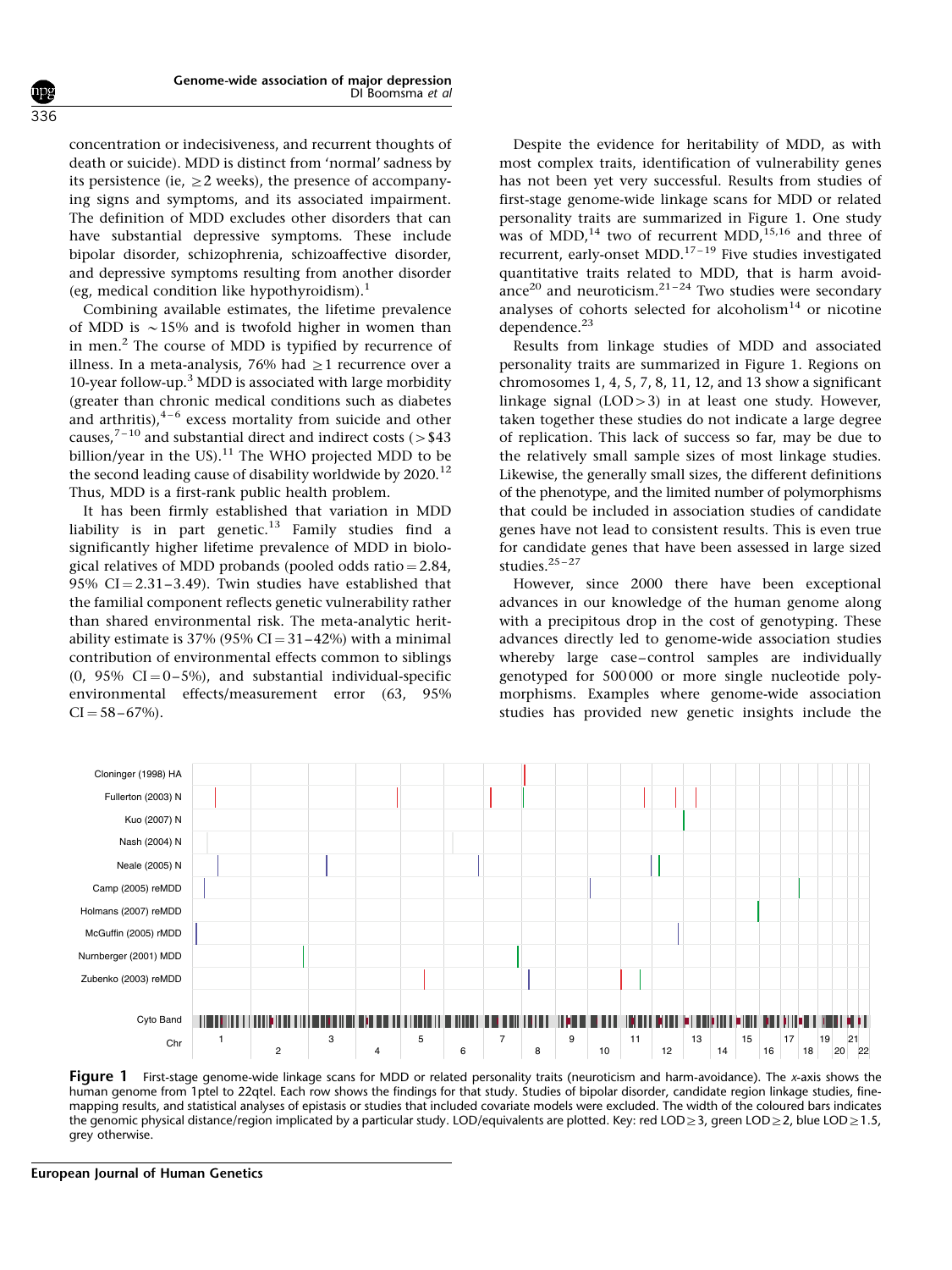$\mathit{CFH}$  gene and age-related macular degeneration,  $^{28}$  $^{28}$  $^{28}$  the  $\mathit{FTO}$ gene and body mass index in children and adults,<sup>[29](#page-6-0)</sup> the  $TCFZL2$  gene and type-2 diabetes<sup>[30](#page-6-0)</sup> and the IL23R gene and inflammatory bowel disease.<sup>[31](#page-6-0)</sup> Recently, the Wellcome Trust Case Control Consortium<sup>[32](#page-6-0)</sup> identified 24 association signals for seven major diseases, including bipolar disorder, using 2000 cases and 3000 controls.

In 2006, a consortium of investigators at the VU University Amsterdam, universities in Groningen and Leiden, and UNC-Chapel Hill in the US was selected for GWA genotyping as one of the six Genetic Association Information Network [\(http://www.fnih.org/GAIN\)](http://www.fnih.org/GAIN) studies[.33](#page-6-0) The GAIN initiative is a component of the public– private partnership of the Foundation for the National Institutes of Health Inc., and funding is via Pfizer, Affymetrix, and Abbott Laboratories. GWA genotyping for 600 000 single nucleotide polymorphisms in MDD cases and population-based controls has been conducted by Perlegen Sciences. Stage 1 genome-wide association results are scheduled to be available before the end of 2007 and will be available to the scientific community via the NCBI dbGAP web portal [\(http://www.ncbi.nlm.nih.gov\)](http://www.ncbi.nlm.nih.gov). Approved users can download genotype and phenotype data with the restriction that use of genotype and phenotype data is restricted to psychiatric health and related somatic conditions.

In this paper, we describe the approach and logistics of the two large-scale projects in the Netherlands collecting biological samples for genetic studies, which together constitute the GAIN-MDD study. We give an overview of the phenotyping for MDD and the selection of case and control subjects for GWA genotyping in the GAIN-MDD study.

#### Subjects

Subjects eligible for inclusion in the GWA study of MDD come from two large longitudinal projects: 1702 depressed cases come from the Netherlands Study of Depression and Anxiety (NESDA,<www.nesda.nl>), and 1700 controls come from the Netherlands Twin Registry (NTR, [www.](www.tweelingenregister.org) [tweelingenregister.org](www.tweelingenregister.org)). In addition, 160 cases from the NTR and 157 controls from the NESDA study were included in the original selection, and both parents of 33 controls to form 33 trios and 21 duplicate samples.

#### MDD cases

Depressed subjects (cases) are mainly derived from NESDA, a longitudinal cohort study designed to be representative of those with depression and anxiety disorders in different health care settings and in different stages of the developmental history of the disorders. Details on objectives, recruitment, and methods of NESDA have been described elsewhere.[34](#page-6-0) In short, recruitment of participants took place from September 2004 through February 2007. Cases from mental health care organizations were recruited from seven outpatient regional facilities in the Netherlands (total catchment area  $= 1175000$  persons). When new patients were diagnosed with a depressive and/or anxiety disorder during a standardized intake assessment, they were asked to participate in NESDA. For recruitment of respondents in primary care, a three-stage screening procedure was used. A random sample of patients who consulted a GP in the last 4 months, irrespective of the reason for consultation, filled out a screening questionnaire.[35](#page-6-0) Those who screened positive were interviewed by phone with the short-form of the Composite International Diagnostic Interview (CIDI).<sup>[36](#page-6-0)</sup> Those with current MDD or an anxiety disorder were asked to participate in NESDA and were invited for a baseline assessment, which included a full CIDI interview. A community sample of NESDA cases was derived from the Netherlands Mental Health Survey and Incidence Study, a community-based study examining the prevalence of psychiatric disorders in the Netherlands.<sup>37</sup> A multistage, stratified, random sampling procedure recruited 7076 respondents from different households in 90 Dutch municipalities. Those who were diagnosed with lifetime MDD or anxiety disorder during one of the CIDI interviews in 1996, 1997 or 1999, were approached for participation in NESDA. Finally, the NESDA sample includes a subgroup previously recruited for the Adoles-cents at Risk for Anxiety and Depression Study,<sup>[38](#page-7-0)</sup> a prospective cohort study examining the development and course of MDD and anxiety disorders among the offspring (18–25 years) of parents with depressive or anxiety disorders. Potential cases in the NTR were identified based on a multivariate composite score that combined survey data on depression, anxiety, and neuroticism.<sup>[39](#page-7-0)</sup> From this group of potential cases, we selected unrelated subjects, who received a CIDI interview by telephone.

Regardless of recruitment setting, similar inclusion, and exclusion criteria were used to select MDD cases. Inclusion criteria were a lifetime diagnosis of DSM-IV MDD as diagnosed through the CIDI psychiatric interview (section E, version 2.1), an age between 18 and 77 years and selfreported western European ancestry. Persons who were not fluent in Dutch and those with a primary diagnosis of a psychotic disorder, obsessive compulsive disorder, bipolar disorder, or severe substance use dependence were excluded. The 1862 cases included in GAIN, were recruited through mental health care organizations (785), primary care practitioners (603), and community samples (218 Netherlands Mental Health Survey and Incidence Study, 96 Adolescents at Risk for Anxiety and Depression Study and 160 NTR).

#### Control subjects

Control subjects are mainly derived from the NTR, which has collected longitudinal data by mailed surveys every 2–3 years since 1991. Data collection has occurred in 1991,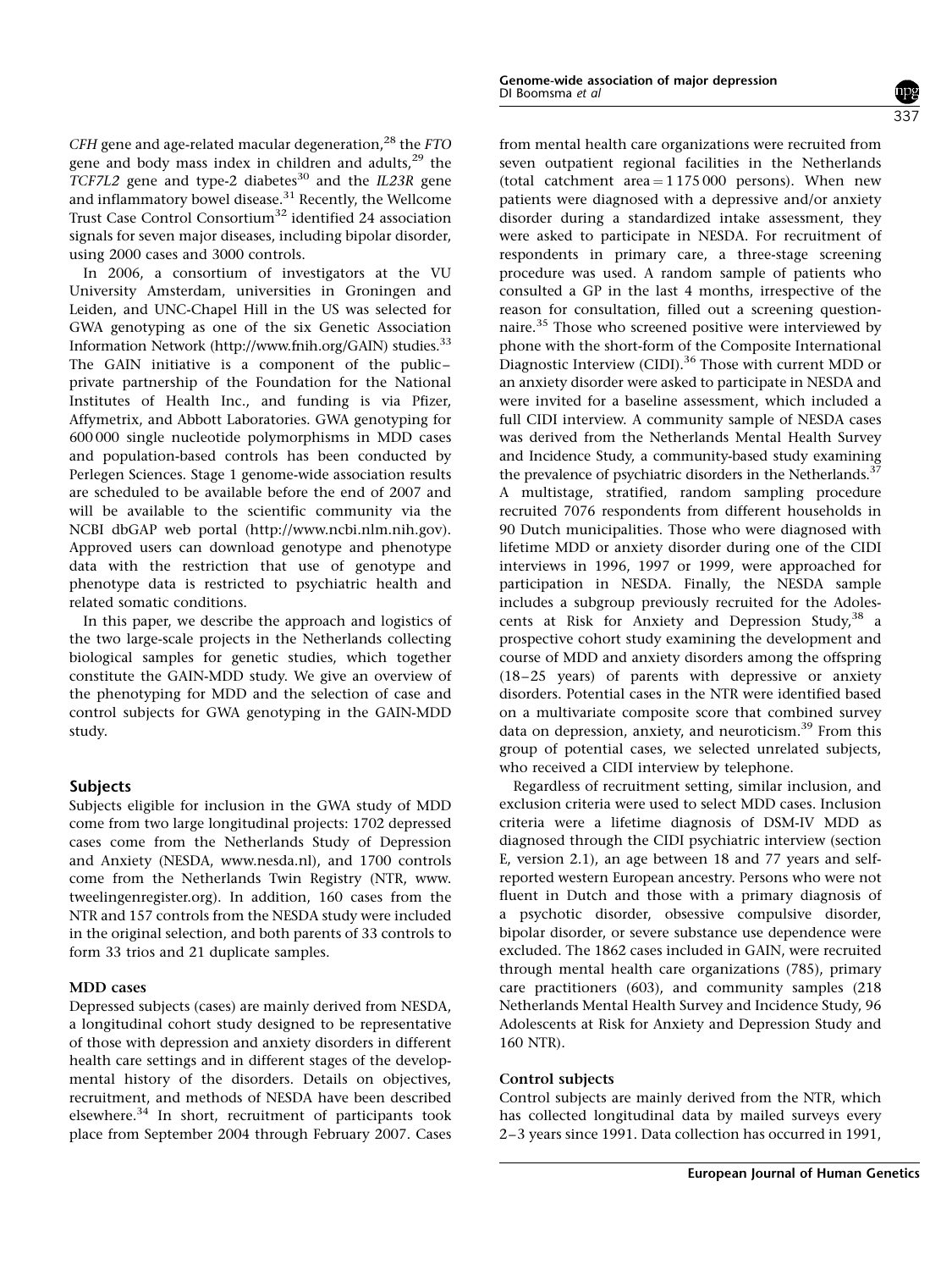1993, 1995, 1997, 2000, 2002/3, and 2004/5 and takes place in twins and their family members. There are nearly 22 000 participants from 5546 families (some families are linked and come from larger pedigrees). The majority of families were recruited when the twins were young adults through City Council registration systems in 1990–91 and in 1992–93. After 1993 an effort was made to recruit adult and older twins through a variety of approaches. Details on recruitment, response rates, response bias, and demographic characteristics of the sample have been described previously.[40](#page-7-0) The sex distribution is 40% men and 60% women for twins, 45 and 55% for the siblings of twins, 47 and 53% for parents, and 64 and 36% for spouses. Longitudinal phenotyping by survey includes assessment of depressive symptoms (multiple instruments), anxiety, neuroticism, and other personality measures. Additionally, subjects are asked about life events, lifestyle, education, health, and religious background.

From the group of NTR participants for whom both survey data and biological samples were available, we selected controls for the MDD cases. Controls never scored high  $(>0.65)$  on a general factor score for anxious depression. The factor score is a combined measure of neuroticism, anxiety, and depressive symptoms assessed via longitudinal questionnaires.[39](#page-7-0) It has a mean of 0 and a SD of 0.7. Subjects never reported a history of MDD in any survey or at the blood sampling visit (either as a complaint for which treatment was sought from a specialist, reported medication use, or via the CIDI). Controls and their parents were born in the Netherlands or western Europe. If there were multiple eligible controls in a family, we first matched on sex and age, and used the highest number of completed questionnaires as an additional criterion. Only biologically unrelated subjects were selected.

The NESDA controls (133 from general practice, 24 from Adolescents at Risk for Anxiety and Depression Study) came from a larger healthy control group. Controls did not have a lifetime diagnosis of MDD or an anxiety disorder as assessed by the CIDI, and all controls reported low depressive symptoms at baseline  $(<16$  on K-10 (29),  $<$  four on Inventory of Depressive Symptoms<sup>[41](#page-7-0)</sup>).

#### IRB approvals and informed consent

The NESDA and NTR studies were approved by the Central Ethics Committee on Research involving human subjects of the VU University Medical Center, Amsterdam, an Institutional Review Board certified by the US Office of Human Research Protections (IRB number IRB-2991 under Federal wide Assurance-3703; IRB/institute codes, NESDA 03-183; NTR 03-180). All subjects provided written informed consent. As part of the GAIN application process, consent forms were re-reviewed. For NESDA, only 22 respondents refused informed consent for genetic research (1.7% of all respondents approached). NTR participants were approached with a broad consent form for the entire NTR biobank project.

#### Phenotyping

#### MDD, depressive symptoms, and other psychopathology indicators

NESDA The Composite International Diagnostic Interview, section E, version 2.1[36](#page-6-0) was used to diagnose MDD. The interview also provides information on age of onset, number of episodes of MDD, and specific symptoms of depression. Information on lifetime comorbid panic disorder with or without agoraphobia, generalized anxiety disorder, social phobia, alcohol use, and dependence was also collected with the CIDI. Depression and anxiety severity indicators include the Inventory of Depressive Symptoms-self-report (IDS-SR<sup>[41](#page-7-0)</sup>), the Fear Questionnaire<sup>[42](#page-7-0)</sup> and the Beck Anxiety Inventory.<sup>[43](#page-7-0)</sup> Neuroticism, an endophenotype for MDD, was assessed with the NEO.<sup>44</sup> The family tree inventory was used to examine depression in first degree relatives.

NTR Phenotyping for depression in the NTR survey studies took place with the Beck depression inventory  $(BDI<sup>45</sup>)$  $(BDI<sup>45</sup>)$  $(BDI<sup>45</sup>)$  in 1993 and 1997 and with the depression scale from the YASR<sup>[46](#page-7-0)</sup> in 1991, 1995, 1997, and 2000. Neuroticism was assessed with the  $ABV<sup>47</sup>$  $ABV<sup>47</sup>$  $ABV<sup>47</sup>$  in five out of six surveys (not in 1995) and with the NEO $^{44}$  $^{44}$  $^{44}$  in 2004. Anxiety (STAI $^{48}$  $^{48}$  $^{48}$ ) was assessed at five out of seven surveys (not in 1995 and 2004). NTR cases and a subsample of controls underwent the CIDI protocol by phone; either as part of an earlier study<sup>[49](#page-7-0)</sup> on the heritability of major depression and anxiety disorders or as part of the selection procedure for GAIN.

## Biobank procedures and DNA isolation

Before the start of the NESDA and NTR biological sample collection, processing and storage protocols were harmonized. Blood sampling for the NESDA participants took place during the baseline visit and was done between 0830–0930 h at one of the seven field sites, all at walking distance of laboratories facilities for immediate processing.

For NTR, biological samples were taken at the respondents' home between 0700 and 1000 h. Starting in 2004, adult participants registered with the NTR were invited by letter to participate in a project in which blood and morning urine samples would be collected. Eligible participants were  $\geq 18$  years, had returned at least one survey or came from a family in which at least one person completed a questionnaire. The letter was followed by a telephone call to schedule an appointment for a home visit. With fertile women, an appointment was made for the third to fifth day of the menstrual cycle when possible. For women taking oral contraceptives, an appointment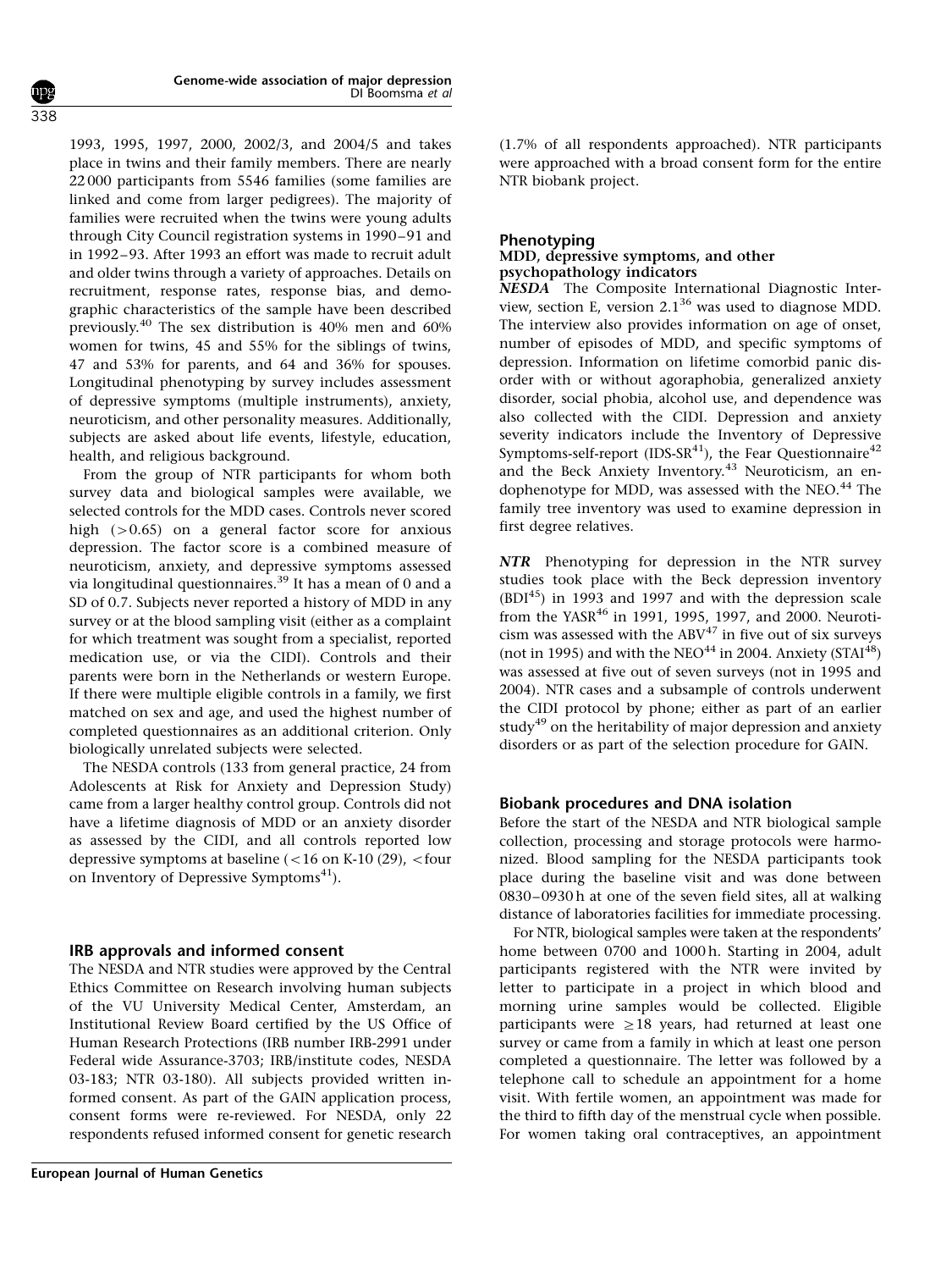<span id="page-4-0"></span>was made for their pill-free week. In twin individuals, we also took buccal swabs for DNA isolation<sup>[50](#page-7-0)</sup> as blood group chimerism in twins is not rare.<sup>[51](#page-7-0)</sup> Tubes were stored, as appropriate, in melting ice  $(0-2^{\circ}C)$  during transport, at room temperature, or in an insulated box with a constant temperature of 37°C. Effects of transportation and storage on blood quality, RNA with and without challenge, lymphocytes and other parameters were examined in a pilot project<sup>[52](#page-7-0)</sup> and appear to be negligible.

All venous blood samples were taken after overnight fasting using a safety-lock butterfly needle. For NESDA participants, a total of 10 blood tubes were drawn in the following order:  $3 \times 7$  ml and  $1 \times 2$  ml EDTA,  $2 \times 7$  ml and  $1 \times 2$  ml Heparin,  $1 \times 4.5$  ml CTAD,  $1 \times 2$  ml NaF, and  $1 \times 6$  ml ACD. For the NTR participants, a total of seven blood tubes were drawn in the following order:  $2 \times 9$  ml EDTA,  $2 \times 9$  ml Heparin,  $1 \times 4.5$  ml CTAD,  $1 \times 7$  ml serum, and  $1 \times 2$  ml EDTA. For DNA isolation blood collected in the EDTA anticoagulant tubes was used. For DNA isolation of NESDA samples the Qiagen FlexiGene® DNA AGF3000 Kit for large volumes of fresh whole human blood was used on an AutoGenFlex 3000 workstation (Autogen, Holliston, MA, USA). The GENTRA Puregene® DNA isolation kit (manual) was used on frozen whole blood samples of the NTR. DNA concentrations were determined using the PicoGreen® dsDNA Quantitation kit from Molecular Probes. All procedures were performed according to the manufacturer's protocols.

#### GAIN sample

For the case and the control groups we selected unrelated subjects. Baseline characteristics of cases and controls, and of an additional NTR comparison group, are summarized in Tables 1 and 2. Tables 1 and 2 describe the data as deposited on the dBGaP website [\(www.ncbi.nlm.nih.gov/dbgap,](www.ncbi.nlm.nih.gov/dbgap) 9 October 2007). After excluding subjects with genotyping or sample problems, data from 1821 MDD cases and 1822 controls are available for analyses. The actual numbers for genome-wide association analyses may turn out to be slightly smaller, as extra analyses of the genotype data may lead to removal of additional subjects. For both MDD cases and for controls there is information available on the website about demographics, personality traits (eg, neuroticism), and lifestyle (eg, smoking and alcohol use). The phenotype information for NESDA respondents is at present mainly from the baseline interview data. The baseline interview took 4 h on average and consisted of the CIDI, a series of self-report questionnaires, a medical interview, and a fasting blood draw. For NTR respondents, a total of up to seven surveys were mailed to the participating twin families over a period of 15 years. NTR respondents who took part in the biobank protocol were

Table 2 Characteristics of NTR comparison sample and GAIN controls

| NTR comparison<br>sample $N = 4111$ | <b>GAIN</b> controls<br>$N = 1822^a$ |
|-------------------------------------|--------------------------------------|
| $43.6 \pm 15.3$                     | 45.1<br>years $\pm$ 14.1             |
| 59.3                                | 61.8                                 |
| 9.2/61.7/29.2                       | 5.7/56.2/38.1                        |
| 82.9                                | 87.0                                 |
| 37.9                                | 20.4                                 |
| 79.4                                | 80.0                                 |
| $31.7 \pm 6.3$                      | $28.2 \pm 5.5$                       |
| $49.9 \pm 25.3$                     | $36.7 \pm 16.0$                      |
| $17.9 \pm 5.6$                      | $15.9 \pm 3.8$                       |
| $34.1 \pm 8.8$                      | $30.1 \pm 5.6$                       |
| $5.0 \pm 4.2$                       | $3.22 \pm 2.7$                       |
| $2.1 \pm 2.8$                       | $1.11 \pm 1.4$                       |
|                                     |                                      |

For continuous traits, the mean score and SD are listed. <sup>a</sup>158 controls are from NESDA.

|  | Table 1 Characteristics of MDD cases by setting and total MDD group |  |  |  |  |  |
|--|---------------------------------------------------------------------|--|--|--|--|--|
|--|---------------------------------------------------------------------|--|--|--|--|--|

|                                       | MDD cases by setting  |                 |                                                     | <b>Total MDD cases</b> |
|---------------------------------------|-----------------------|-----------------|-----------------------------------------------------|------------------------|
|                                       | Community $N = 446^a$ |                 | Primary care $N = 772$ Mental health care $N = 603$ | $N = 1821$             |
| Age (years)                           | $41.2 \pm 13.9$       | $45.9 \pm 11.7$ | $37.9 \pm 11.4$                                     | $42.1 \pm 12.7$        |
| Female, %                             | 72.0                  | 72.3            | 64.7                                                | 69.7                   |
| Educational level (% low/middle/high) | 7.6/62.7/29.6         | 7.0/54.5/38.5   | 8.1/66.2/25.8                                       | 7.5/60.4/32.1          |
| With partner, %                       | 72.5                  | 69.8            | 63.8                                                | 68.5                   |
| Smoking (current), %                  | 40.1                  | 39.2            | 47.3                                                | 42.1                   |
| Alcohol use (last year), %            | 63.7                  | 67.5            | 66.7                                                | 66.3                   |
| NEO neuroticism score                 | $35.8 \pm 8.1$        | $38.6 \pm 8.0$  | $42.7 \pm 6.6$                                      | $39.3 \pm 8.0$         |
| Family history of MDD, % yes          | 89.2                  | 85.0            | 83.6                                                | 85.4                   |
| Depression; age of onset              | $26.8 \pm 12.5$       | $29.1 \pm 12.7$ | $25.8 \pm 11.6$                                     | $27.5 \pm 12.3$        |
| IDS depression <sup>b</sup>           | $17.2 \pm 11.3$       | $23.8 \pm 12.1$ | $33.0 \pm 12.7$                                     | $25.8 \pm 13.5$        |
| BAI anxiety <sup>b</sup>              | $8.2 \pm 7.5$         | $13.2 \pm 9.4$  | $18.9 \pm 11.5$                                     | $14.3 \pm 10.6$        |

For continuous traits, the mean score and SD are listed.

<sup>a</sup>Community cases (446): 214 from NEMESIS, 95 from ARIADNE, 137 from NTR.

b Symptom scores are assessed at study baseline, which does not always equal the period of MDD episode.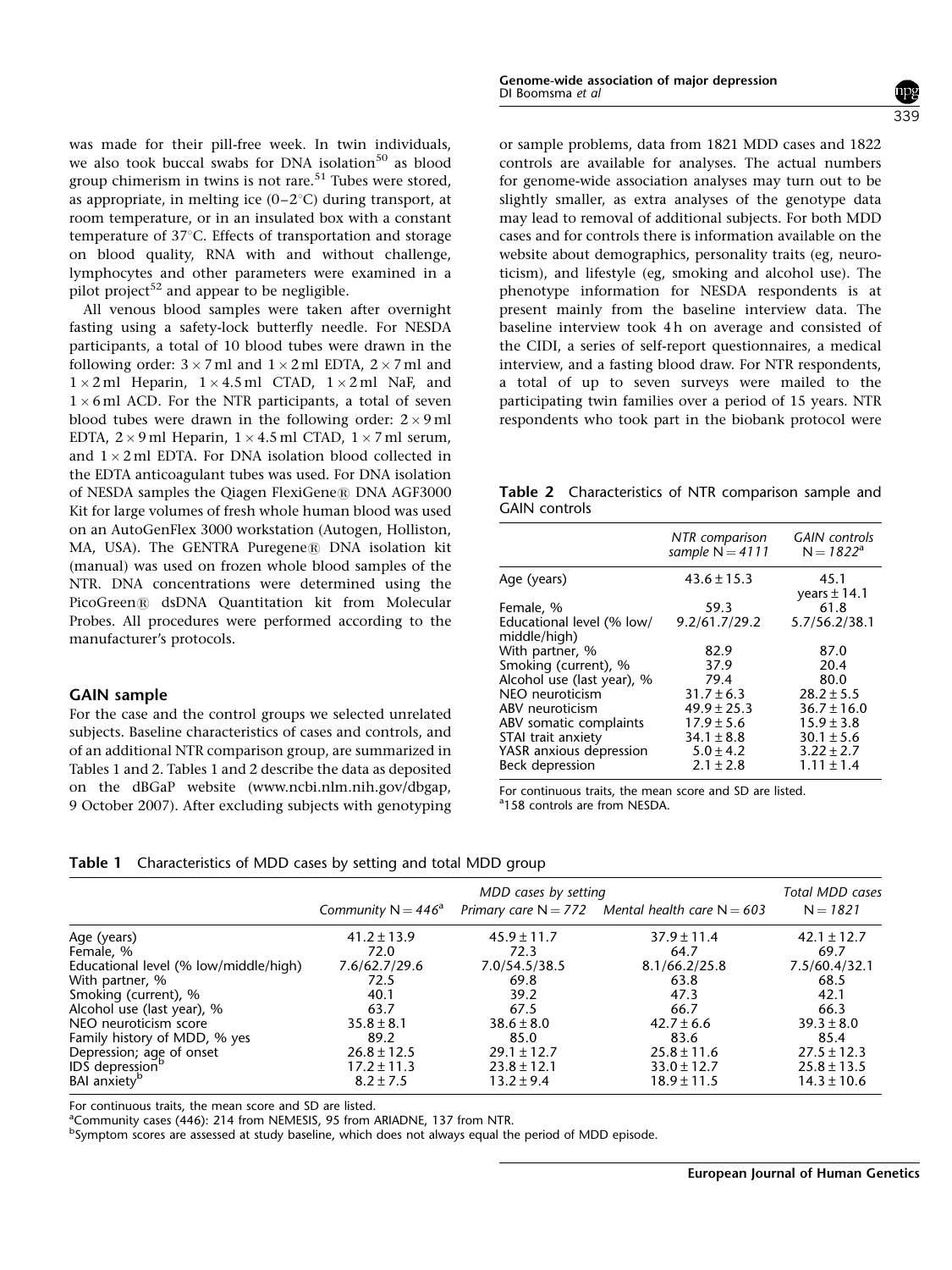visited at home for an additional medical interview, a fasting blood draw, and collection of urine samples.

[Table 1](#page-4-0) presents the phenotype data for MDD cases, as a function of the recruitment setting, and for the total group. Patients from mental care are on average somewhat younger, have less often attained a higher educational level, less often have a spouse/partner and tend to smoke more heavily. Their profiles on the neuroticism and depression scales are more unfavourable. From comparing the total MDD group to the GAIN control group in [Table 2,](#page-4-0) it may be seen that the control group is slightly older, better educated, and more often with partner/spouse. With respect to lifestyle, MDD cases smoke more often (42 vs 20%) but are less often current drinkers (66 vs 80%).

[Table 2](#page-4-0) shows characteristics of GAIN controls. In addition, [Table 2](#page-4-0) provides descriptive statistics, based on the survey data, for a large group of NTR participants who are not in GAIN. The subjects in the comparison group were selected as follows: the subject was not included in GAIN and was not a family member of a GAIN participant; was 18 years or older and survey data on personality traits were available. Only unrelated persons were included in the comparison group and subjects from the comparison group were matched on age and sex with the GAIN control group. [Table 2](#page-4-0) shows that the GAIN controls are 'hypercontrols': they are better educated, are more often married, and smoke less often. Their scores on personality traits related to MDD and on depression indices from the survey data show a somewhat more favourable profile than the NTR comparison sample.

#### **Discussion**

Progress in unravelling the genetic architecture of multifactorial traits such as MDD has been slow. The reasons have been noted numerous times and include inadequacies in study design, inappropriate sample-recruitment strategy, and inadequately powered samples.<sup>[53](#page-7-0)</sup> We have tried to carefully select patients and controls who are at low liability of developing MDD. Given the sample size of our study we have 80% power to detect a QTL with genotype relative risk of 1.33 if the minor allele frequency is at least 0.40 (under the assumption of a log-additive model with a population prevalence for MDD of  $15\%^{54}$ ). At 80% power, the genotype relative risk increases to 1.38 and 1.58 if the minor allele frequency is 0.25 and 0.10, respectively. The majority of genetic studies performed to date have had insufficient power to uncover genetic variants of small effect.

The genetic basis of liability to MDD and related disorders has been established through meta-analysis of data from twin and family studies. $13$  The meta-analytic heritability estimate was 37%. We found in the Dutch population a comparable estimate of heritability, based on twice the correlation in dizygotic twin and sibling pairs, of  $36\%$  for major depression.<sup>[49](#page-7-0)</sup> Furthermore, no qualitative or quantitative sex differences were observed in genetic architecture, which is a promising starting point for genetic linkage and association analyses, as it allows pooling of data from men and women.

The GAIN MDD study will generate GWA data on MDD cases and controls at low risk of MDD derived from two large biobank enterprises in the Netherlands. All cases were diagnosed as having DSM-IV MDD using the CIDI psychiatric interview. Cases are a highly representative sample of those affected with this disorder in the Netherlands through ascertainment in a variety of health case settings. The control sample consisted of so-called 'hypercontrols' who were selected from the lower end of the relevant risk distribution.<sup>[32](#page-6-0)</sup> This should increase the power of the study, compared to the use of unselected control samples.

One of the major strengths of the NTR and NESDA studies is that participants are followed longitudinally and that additional phenotyping and new biological sample collection are both possible. This means that genome-wide genotype data can be used in future studies of, for example, treatment outcomes or of MDD trajectories. Also, to follow up on the independently replicated genes, detailed information is available on two major theoretical correlates of MDD, that is, hypothalamic–pituitary–adrenal axis (HPA-axis) and autonomic nervous system functioning. Additional association to such correlated biological phenotypes would give construct validity to the identified risk genotypes and point to biological mechanisms. A genotype that is associated with both depression and increased sympathetic nervous system activity, for instance, would suggest that the biological action of the gene may involve the noradrenergic synapse and its signalling cascade.

NESDA and NTR subjects have provided information on major life events, and will, in follow-up studies, also be queried about the occurrence of these events. Longitudinal data, including the course of MDD, will be available from NESDA follow-up assessments at 1, 2, 4, 6, and 8 years after baseline. For NTR participants, up to seven surveys are available and the eighth survey is scheduled for 2008. These data can be used for Stage 2 studies, in which geneenvironment interactions are assessed. Further plans for future use of the GAIN data include data pooling metaanalytic studies of MDD and other psychiatric disorders and the detailed analyses of genotypic and phenotypic data in monozygotic twins who are MDD discordant.

#### Acknowledgements

We would like to acknowledge support from NWO: genetic basis of anxiety and depression (904-61-090); resolving cause and effect in the association between exercise and well-being (904-61-193); twinfamily database for behavior genomics studies (480-04-004); twin research focusing on behavior (400-05-717), Center for Medical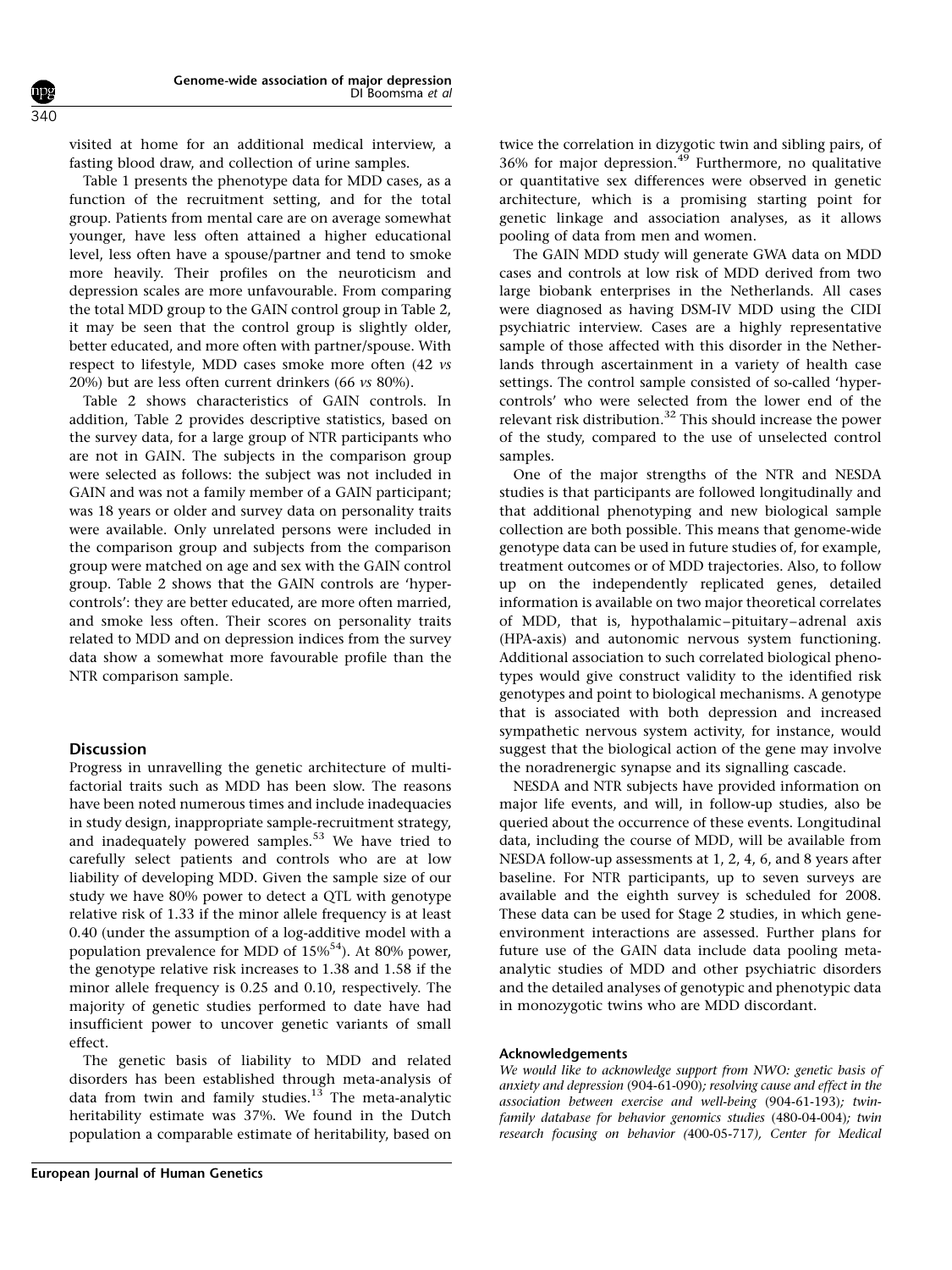<span id="page-6-0"></span>Systems Biology (NWO Genomics); Spinozapremie (SPI 56-464-14192); Centre for Neurogenomics and Cognitive Research (CNCR-VU); genomewide analyses of European twin and population cohorts (EU/ QLRT-2001-01254); genome scan for neuroticism (NIMH R01 MH059160); Geestkracht program of ZonMW (10-000-1002); matching funds from universities and mental health care institutes involved in NESDA (GGZ Buitenamstel-Geestgronden, Rivierduinen, University Medical Center Groningen, GGZ Lentis, GGZ Friesland, GGZ Drenthe). Major funding for this project is from the Genetic Association Information Network of the Foundation for the US National Institutes of Health, a public–private partnership between the NIH and Pfizer Inc., Affymetrix Inc. and Abbott Laboratories.

#### **References**

- 1 American Psychiatric Association: Diagnostic and Statistical Manual of Mental Disorders. 4th edn. Washington, DC: American Psychiatric Association, 1994.
- 2 Weissman MM, Bland R, Joyce PR, Newman S, Wells JE, Wittchen H-U: Sex differences in rates of depression: cross-national perspectives. J Affect Disord 1993; 29: 77-84.
- 3 Piccinelli M, Wilkinson G: Outcome of depression in psychiatric settings. Br J Psychiatry 1994; 164: 297–304.
- 4 Wells KB, Stewart A, Hays RD et al: The functioning and wellbeing of depressed patients: results from the Medical Outcomes Study. JAMA 1989; 262: 914–919.
- 5 Broadhead WE, Blazer DG, George LK, Tse CK: Depression, disability days, and days lost from work in a prospective epidemiologic survey. JAMA 1990; 264: 2524–2528.
- 6 Judd LL, Paulus MP, Wells KB, Rapaport MN: Socioeconomic burden of subsyndromal depressive symptoms and major depression in a sample of the general population. Am J Psychiatry 1996; 153: 1411–1417.
- 7 Tsuang MT, Woolson RF: Excess mortality in schizophrenia and affective disorders. Arch Gen Psychiatry 1978; 35: 1181–1185.
- 8 Berglund M, Nilsson K: Mortality in severe depression: a prospective study including 103 suicides. Acta Psychiat Scand 1987; 76: 372–380.
- 9 Black DW, Winokur G, Nasrallah A: Is death from natural causes still excessive in psychiatric patients? *J Nerv Ment Dis* 1987; 175: 674–680.
- 10 Zilber N, Schufman N, Lerner Y: Mortality among psychiatric patients – the groups at risk. Acta Psychiat Scand 1989; 79: 248–256.
- 11 Greenberg PE, Stiglin LE, Finkelstein SN, Berndt ER: The economic burden of depression in 1990. J Clin Psychiatry 1993; 54: 405–418.
- 12 Murray CJL, Lopez AD: Evidence-based health policy: lessons from the Global Burden of Disease Study. Science 1996; 274: 740–743.
- 13 Sullivan PF, Neale MC, Kendler KS: Genetic epidemiology of major depression: review and meta-analysis. Am J Psychiatry 2000; 157: 1552–1562.
- 14 Nurnberger Jr JI, Foroud T, Flury L et al: Evidence for a locus on chromosome 1 that influences vulnerability to alcoholism and affective disorder. Am J Psychiatry 2001; 158: 718–724.
- 15 McGuffin P, Knight J, Breen G et al: Whole genome linkage scan of recurrent depressive disorder from the depression network study. Hum Mol Genet 2005; 14: 3337–3345.
- 16 Holmans P, Weissman MM, Zubenko GS et al: Genetics of recurrent early-onset major depression (GenRED): final genome scan report. Am J Psychiatry 2007; 164: 248–258.
- 17 Zubenko GS, Maher B, Hughes III HB et al: Genome-wide linkage survey for genetic loci that influence the development of depressive disorders in families with recurrent, early-onset, major depression. Am J Med Genet B Neuropsychiatr Genet 2003;  $123: 1-18.$
- 18 Holmans P, Zubenko GS, Crowe RR et al: Genomewide significant linkage to recurrent, early-onset major depressive disorder on chromosome 15q. Am J Hum Genet 2004; 74: 1154–1167.
- 19 Camp NJ, Lowry MR, Richards RL et al: Genome-wide linkage analyses of extended Utah pedigrees identifies loci that influence recurrent, early-onset major depression and anxiety disorders. Am J Med Genet B Neuropsychiatr Genet 2005; 135: 85–93.
- 20 Cloninger CR, Van Eerdewegh P, Goate A et al: Anxiety proneness linked to epistatic loci in genome scan of human personality traits. Am J Med Genet 1998; 81: 313–317.
- 21 Fullerton J, Cubin M, Tiwari H et al: Linkage analysis of extremely discordant and concordant sibling pairs identifies quantitativetrait loci that influence variation in the human personality trait neuroticism. Am J Hum Genet 2003; 72: 879–890.
- 22 Nash MW, Huezo-Diaz P, Williamson RJ et al: Genome-wide linkage analysis of a composite index of neuroticism and moodrelated scales in extreme selected sibships. Hum Mol Genet 2004; 13: 2173–2182.
- 23 Neale BM, Sullivan PF, Kendler KS: A genome scan of neuroticism in nicotine dependent smokers. Am J Med Genet B Neuropsychiatr Genet 2004; 132B: 65-69.
- 24 Kuo PH, Neale MC, Riley BP et al: A genome-wide linkage analysis for the personality trait neuroticism in the Irish affected sib-pair study of alcohol dependence. Am J Med Genet B Neuropsychiatr Genet 2007; 144: 463–468.
- 25 Willis-Owen SA, Turri MG, Munafo MR et al: The serotonin transporter length polymorphism, neuroticism, and depression: a comprehensive assessment of association. Biol Psychiatry 2005; 58: 451–456.
- 26 Munafo MR, Clark T, Flint J: Does measurement instrument moderate the association between the serotonin transporter gene and anxiety-related personality traits? A meta-analysis. Mol Psychiatry 2005; 10: 415–419.
- 27 Middeldorp CM, de Geus EJ, Beem AL et al: Family based association analyses between the serotonin transporter gene polymorphism (5-HTTLPR) and neuroticism, anxiety and depression. Behav Genet 2007; 37: 294–301.
- 28 Klein RJ, Zeiss C, Chew EY et al: Complement factor H polymorphism in age-related macular degeneration. Science 2005; 308: 385–389.
- 29 Frayling TM, Timpson NJ, Weedon MN et al: A common variant in the FTO gene is associated with body mass index and predisposes to childhood and adult obesity. Science 2007; 316: 889–894.
- 30 Grant SF, Thorleifsson G, Reynisdottir I et al: Variant of transcription factor 7-like 2 (TCF7L2) gene confers risk of type 2 diabetes. Nat Genet 2006; 38: 320–323.
- 31 Duerr RH, Taylor KD, Brant SR et al: A genome-wide association study identifies IL23R as an inflammatory bowel disease gene. Science 2006; 314: 1461–1463.
- 32 Wellcome Trust Case Control Consortium: Genome-wide association study of 14 000 cases of seven common diseases and 3000 shared controls. Nature 2007; 447: 661–678.
- 33 The GAIN Collaborative Research Group: New models of collaboration in genome-wide association studies: the Genetic Association Information Network. Nat Genet 2007; 39: 1045–1051.
- 34 Penninx BW, Beekman AT, Smit JH et al: The Netherlands Study of Depression and Anxiety (NESDA): rationales, objectives and methods. Int J Meth Psychiatr Res, provisionally accepted. (in press).
- 35 Kessler RC, Barker PR, Colpe LJ et al: Screening for serious mental illness in the general population. Arch Gen Psychiatry 2003; 60: 184–189.
- 36 World Health Organization: Composite International Diagnostic Interview, Core Version 2.1: Interviewer's Manual. Sydney, Australia: World Health Organization, 1997.
- 37 Bijl RV, van Zessen G, Ravelli A, de Rijk C, Langendoen Y: The Netherlands Mental Health Survey and Incidence Study (NEMESIS): objectives and design. Soc Psychiatry Psychiatr Epidemiol 1998; 33: 581–586.